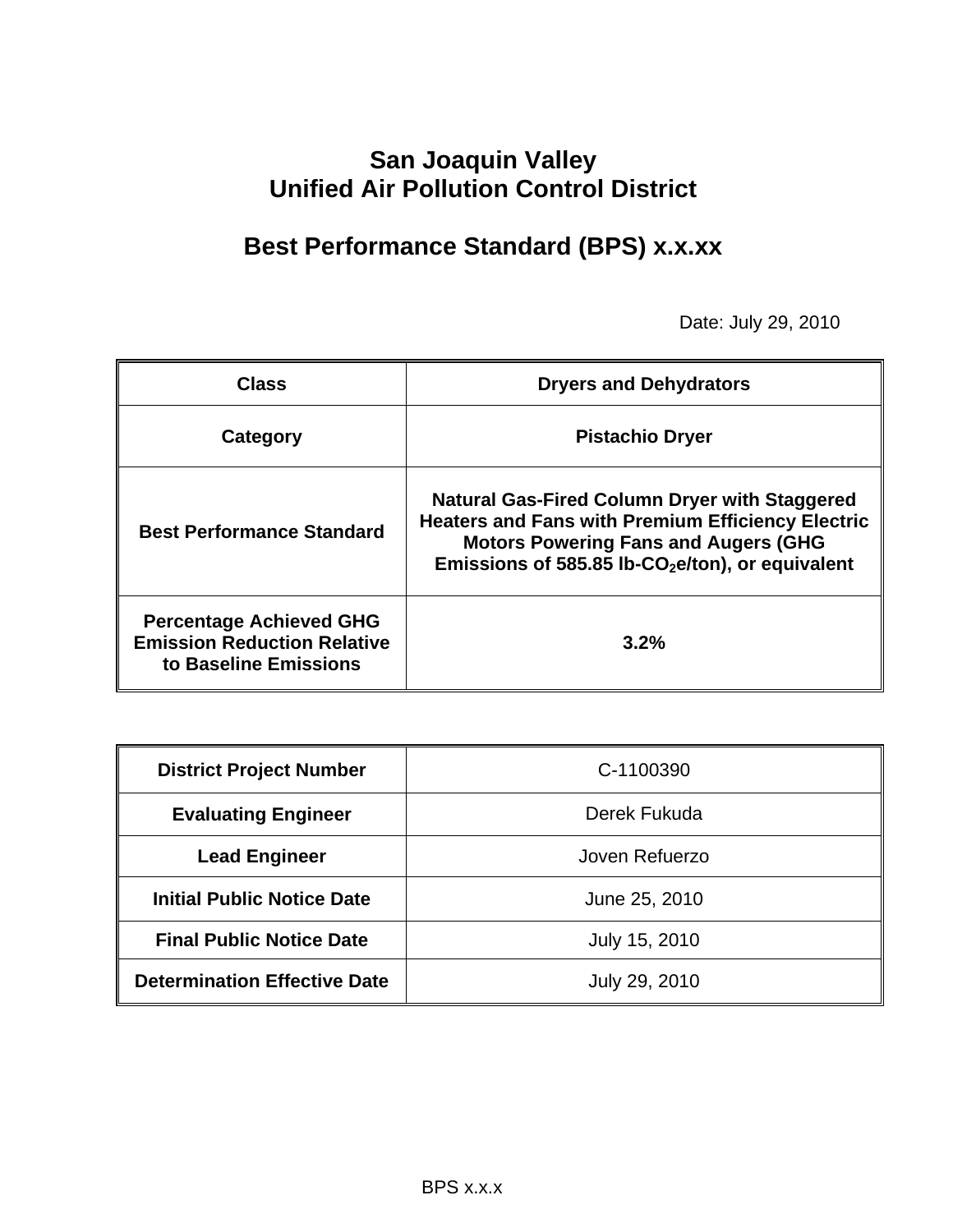## **TABLE OF CONTENTS**

#### **l. Best Performance Standard (BPS) Determination Introduction**

- A. Purpose
- B. Definitions
- C. Determining Project Significance Using BPS

#### **II. Summary of BPS Determination Phases**

**lll. Class and Category** 

#### **lV. Public Notice of Intent**

#### **V. BPS Development**

- STEP 1. Establish Baseline Emissions Factor for Class and Category
	- A. Representative Baseline Operation
	- B. Basis and Assumptions
	- C. Unit of Activity
	- D. Calculations
- STEP 2. List Technologically Feasible GHG Emission Control Measures
- STEP 3. Identify all Achieved-in-Practice GHG Emission Control Measures
- STEP 4. Quantify the Potential GHG Emission and Percent Reduction for Each Identified Achieved-in-Practice GHG Emission Control Measure
- STEP 5. Rank all Achieved-in-Practice GHG emission reduction measures by order of % GHG emissions reduction
- STEP 6. Establish the Best Performance Standard (BPS) for this Class and **Category**
- STEP 7. Eliminate All Other Achieved-in-Practice Options from Consideration as Best Performance Standard

#### **Vl. Public Participation**

#### **VIl. Appendices**

| Appendix 1: | <b>Public Notice of Intent</b>                                   |
|-------------|------------------------------------------------------------------|
| Appendix 2: | <b>Public Participation</b>                                      |
| Appendix 3: | <b>Comments Received During the Public Participation Process</b> |
|             | and Responses to Comments                                        |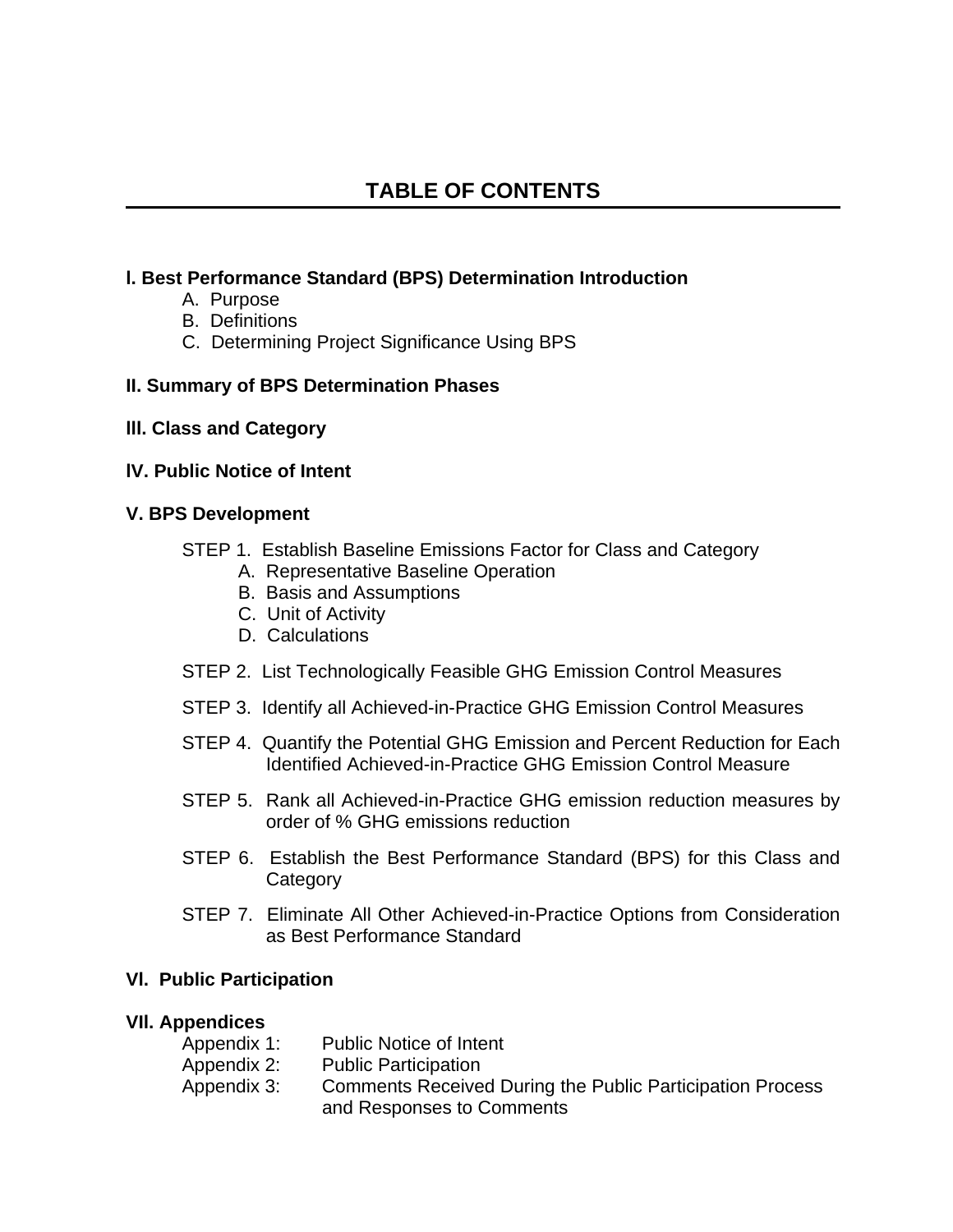## **I. Best Performance Standard (BPS) Determination Introduction**

### **A. Purpose**

To assist permit applicants, project proponents, and interested parties in assessing and reducing the impacts of project specific greenhouse gas emissions (GHG) on global climate change from stationary source projects, the San Joaquin Valley Air Pollution Control District (District) has adopted the polic*y: District Policy – Addressing GHG Emission Impacts for Stationary Source Projects Under CEQA When Serving as the Lead Agency.* This policy applies to projects for which the District has discretionary approval authority over the project and the District serves as the lead agency for CEQA purposes. Nonetheless, land use agencies can refer to it as guidance for projects that include stationary sources of emissions. The policy relies on the use of performance based standards, otherwise known as Best Performance Standards (BPS) to assess significance of project specific greenhouse gas emissions on global climate change during the environmental review process, as required by CEQA. Use of BPS is a method of streamlining the CEQA process of determining significance and is not a required emission reduction measure. Projects implementing BPS would be determined to have a less than cumulatively significant impact. Otherwise, demonstration of a 29 percent reduction in GHG emissions, from businessas-usual, is required to determine that a project would have a less than cumulatively significant impact.

#### **B. Definitions**

Best Performance Standard for Stationary Source Projects for a specific Class and Category is the most effective, District approved, Achieved-in-Practice means of reducing or limiting GHG emissions from a GHG emissions source, that is also economically feasible per the definition of Achieved-in-Practice. BPS includes equipment type, equipment design, and operational and maintenance practices for the identified service, operation, or emissions unit class and category.

Business-as-Usual is - the emissions for a type of equipment or operation within an identified class and category projected for the year 2020, assuming no change in GHG emissions per unit of activity as established for the baseline period, 2002-2004. To relate BAU to an emissions generating activity, the District proposes to establish emission factors per unit of activity, for each class and category, using the 2002-2004 baseline period as the reference.

Category is - a District approved subdivision within a "class" as identified by unique operational or technical aspects.

Class is - the broadest District approved division of stationary GHG sources based on fundamental type of equipment or industrial classification of the source operation.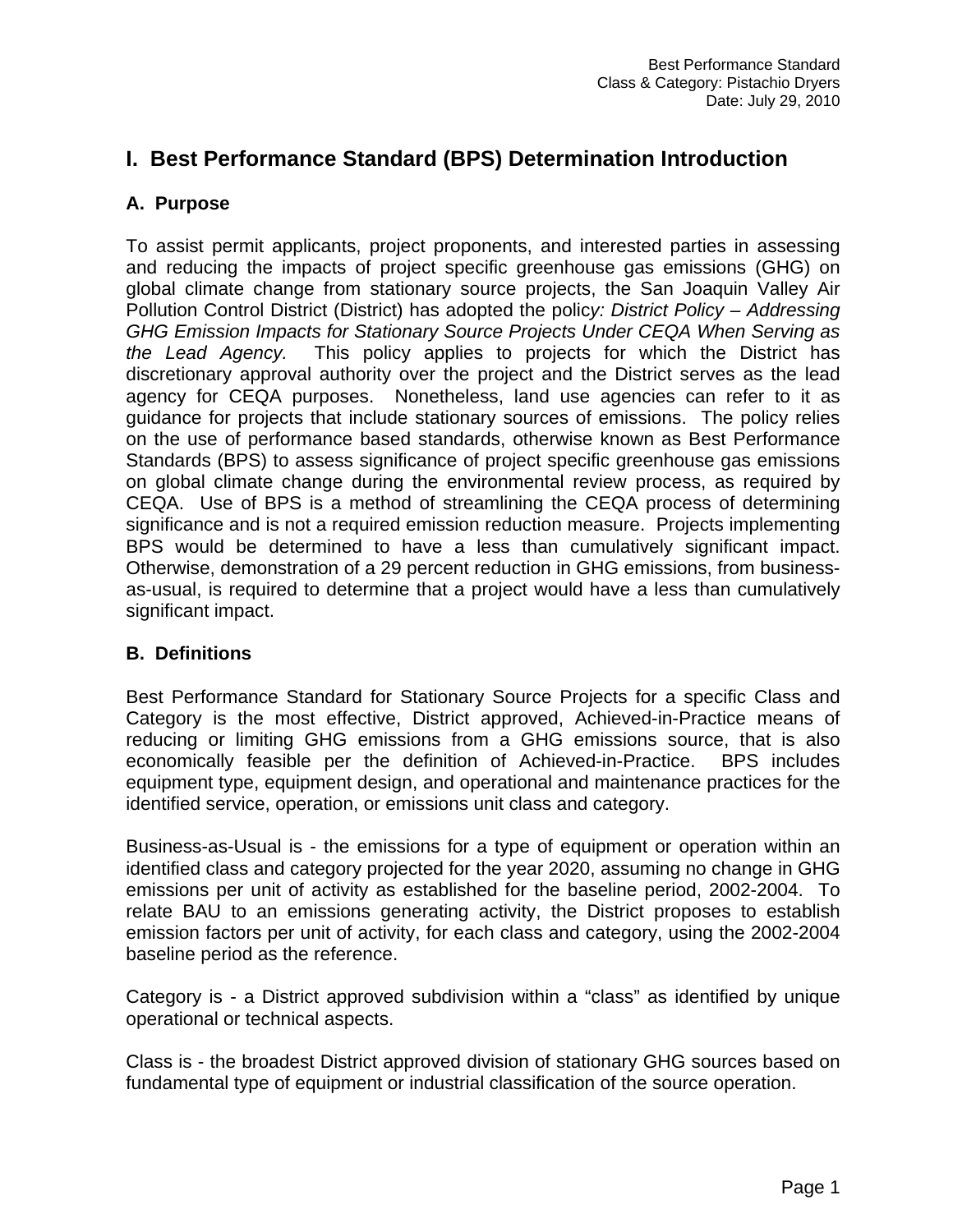#### **C. Determining Project Significance Using BPS**

Use of BPS is a method of determining significance of project specific GHG emission impacts using established specifications. BPS is not a required mitigation of project related impacts. Use of BPS would streamline the significance determination process by pre-quantifying the emission reductions that would be achieved by a specific GHG emission reduction measure and pre-approving the use of such a measure to reduce project-related GHG emissions.

GHG emissions can be directly emitted from stationary sources of air pollution requiring operating permits from the District, or they may be emitted indirectly, as a result of increased electrical power usage, for instance. For traditional stationary source projects, BPS includes equipment type, equipment design, and operational and maintenance practices for the identified service, operation, or emissions unit class and category.

## **II. Summary of BPS Determination Phases**

The District has established pistachio dryers as a separate class and category which requires implementation of a Best Performance Standard (BPS) pursuant to the District's Climate Change Action Plan (CCAP). The District's determination of the BPS for this class and category has been made using the phased BPS development process established in the District's Final Staff Report, Addressing Greenhouse Gas Emissions under the California Environmental Quality Act. A summary of the specific implementation of the phased BPS development process for this specific determination is as follows:

| Table 1<br><b>BPS Development Process Phases for Pistachio Dryers</b> |                                   |             |                                                                                                                   |
|-----------------------------------------------------------------------|-----------------------------------|-------------|-------------------------------------------------------------------------------------------------------------------|
| <b>Phase</b>                                                          | <b>Description</b>                | <b>Date</b> | <b>Comments</b>                                                                                                   |
|                                                                       | <b>Public Notice</b><br>of Intent | 2/10/10     | The District's intent notice is attached as Appendix 1.                                                           |
| 2                                                                     | <b>BPS</b><br>Development         | N/A         | See Section III of this evaluation document.                                                                      |
| 3                                                                     | Public<br>Participation           | 6/25/10     | A Draft BPS evaluation was provided for public comment.<br>The District's notification is attached as Appendix 2. |
| 4                                                                     | <b>Public</b><br>Comments         | 7/15/10     | All public comments received and the District's responses are<br>attached as Appendix 3                           |
| 5                                                                     | Finalization                      | 7/29/10     | The BPS established in this evaluation document is effective<br>on the date of finalization.                      |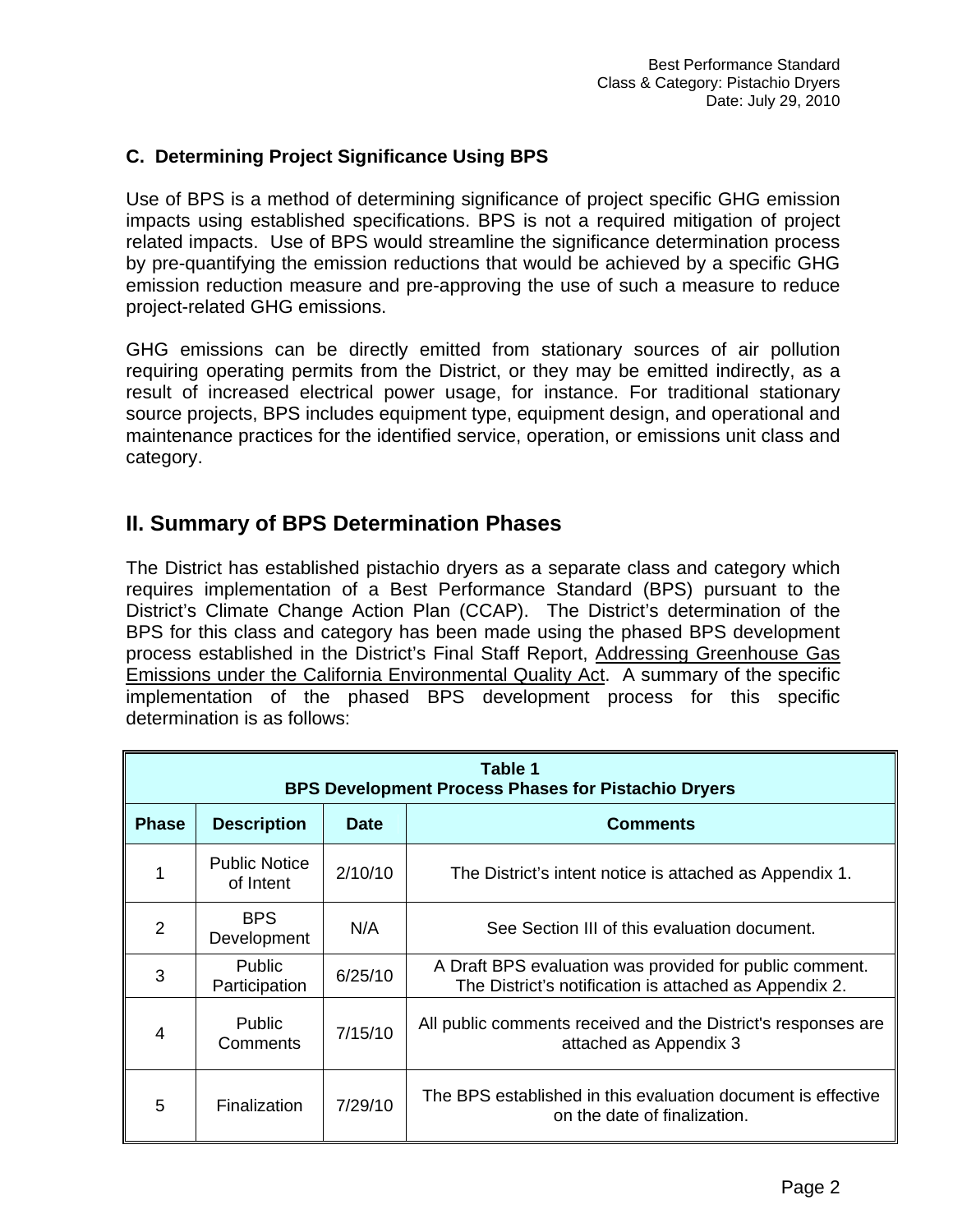## **III. Class and Category**

The dryers and dehydrators class consist of units used to drive free water from products like fruits, vegetables, and nuts, at an accelerated rate without damage to the product, and devices in which material is dried or curred in direct contact with the products of combustion. Since pistachio dryers are used to frive free water from pistachio nuts at an accelerated rate without damage to the product, pistachio dryers are included in the dryers and dehydrators class.

The pistachio harvest and hulling season is approximately 45 days in length because freshly harvested pistachios are extremely prone to damage. A delay in the hulling and drying of harvested pistachios not only results in stained pistachio shells, which makes the nuts much less valuable than unstained shells, but also results in the production of aflatoxin, a toxic byproduct of mold. Therefore, pistachios must be hulled and dried as soon as they are harvested. Due to the physical composition of the pistachio hull, it is best to process pistachios in a wet process. Since pistachios are processed in a wet process, the hulled nut is saturated with water and needs to be dried before it can be stored. The nuts are transferred to the dryers to reduce the moisture content from 30-40% to 7-10% and then conveyed to storage silos where moisture content is further reduced to approximately 5% with the use of fans and the limited use of heaters.

Since pistachios are the only type of nut produced in the District that are hulled in a wet process, pistachio nut dryers will be a separate class and category from other types of nut dryers and dehydrators.

## **IV Public Notice of Intent**

Prior to developing the development of BPS for this class and category, the District published a Notice of Intent. Public notification of the District's intent to develop BPS for this class and category was sent on April 10, 2010 to individuals registered with the CCAP list server. The District's notification is attached as Appendix 1.

No comments were received during the initial public outreach.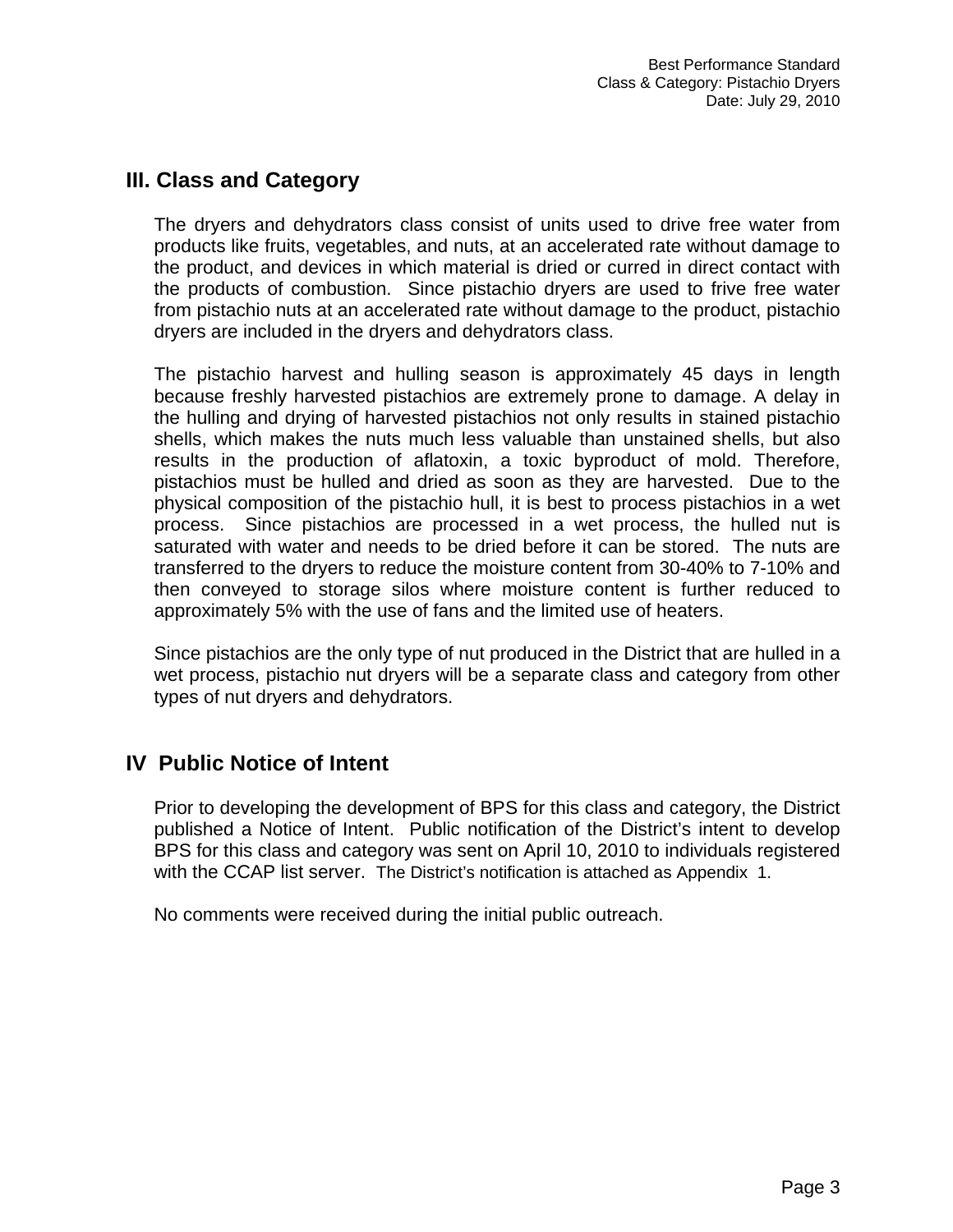## **V. BPS Development**

#### **STEP 1. Establish Baseline Emissions Factor for Class and Category**

The Baseline Emission Factor (BEF) is defined as the three-year average (2002-2004) of GHG emissions for a particular class and category of equipment in the San Joaquin Valley (SJV), expressed as annual GHG emissions per unit of activity. The Baseline Emission Factor is calculated by first defining an operation which is representative of the average population of units of this type in the SJV during the Baseline Period and then determining the specific emissions per unit throughput for the representative unit.

#### **A. Representative Baseline Operation**

For pistachio dryers**,** the representative baseline operation has been determined to be a 27 MMBtu/hr natural gas-fired column dryer with 100 hp "standard efficiency" fans and 10 hp "standard efficiency" auger motors. This determination is based on a conversation with a consulting company that specified the typical pistachio dryer operating in the SJVAPCD during the baseline period. A review of the currently permitted pistachio nut dryers operating in the District verifies that a 27 MMBtu/hr dryer is a conservative choice for the representative pistachio drying operation during the baseline period.

#### **B. Basis and Assumptions**

- All direct GHG emissions are produced due to combustion of natural gas in this unit.
- Fuel consumption for this unit is 5.0 MMBtu/ton throughput. This number is based on information provided by an consultant for the pistachio industry. The consultant specified that on average a pistachio dryer will use 300 MMBtu/day of fuel while drying pistachios at an average rate of 2.5 tons/hr.
- The GHG emission factor for natural gas combustion is 117 lb-CO<sub>2</sub>e/MMBtu per CCAR document.
- Indirect emissions are produced due to operation of the main process fans and auger motors. There are four fans that require 25 horsepower each and two augers that require 10 horsepower each when the unit is operating at a rate of 2.5 tons per hour.
- Electric motor efficiency is 91.7% (NEMA EPAct Motor Standard for 25 hp motors).
- Indirect emissions from electric power consumption are calculated based on the current PG&E electric power generation factor of  $0.524$  lb-CO<sub>2</sub>e per kWh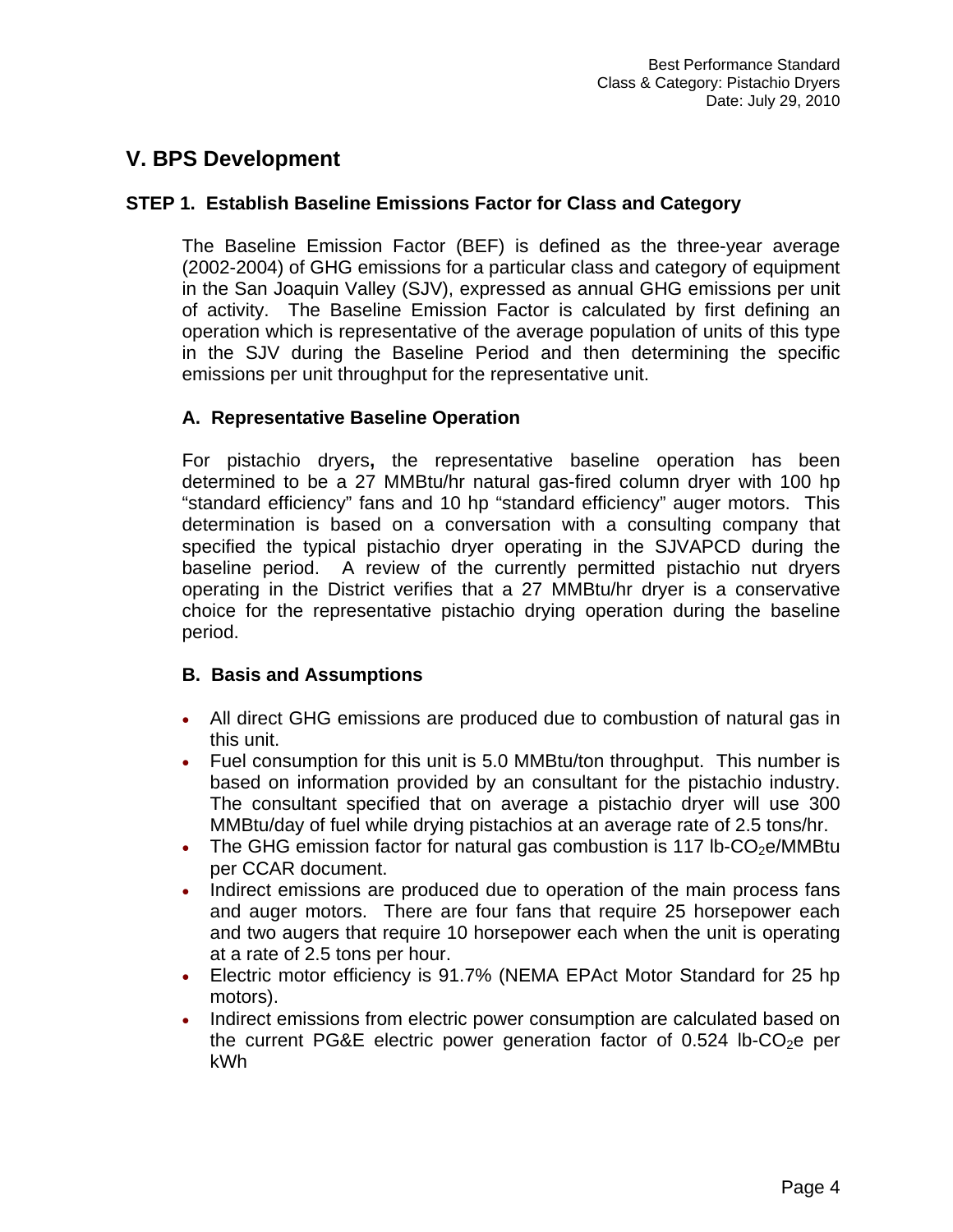### **C. Unit of Activity**

To relate Business-as-Usual to an emissions generating activity, it is necessary to establish an emission factor per unit of activity, for the established class and category, using the 2002-2004 baseline period as the reference.

The resulting emissions factor is the combination of:

- GHG emission reductions achieved through technology, and
- GHG emission reductions achieved through changes in activity efficiencies.

#### **D. Calculations**

Specific electricity consumption for the fans is:

 $[(25$  hp x 4 fans) + (10 hp x 2 augers)] - hr/2.5 tons x 0.7457 kW/hp x  $(1/91.7%) = 39.0$  kWh/ton

Indirect GHG Emissions are:

39.0 kWh/ton x 0.524 lb-CO<sub>2</sub>e per kWh = 20.4 lb-CO<sub>2</sub>e/ton

Direct GHG emissions are:

5.0 MMBtu/ton x 117 lb-CO<sub>2</sub>e/MMBtu = 585.0 lb-CO<sub>2</sub>e/ton

The Baseline Emission Factor is the sum of the direct and the indirect emissions:

#### **BEF = 20.4 + 585.0 = 605.4 lb-CO<sub>2</sub>e/ton**

#### **STEP 2. List Technologically Feasible GHG Emission Control Measures**

For the specific equipment or operation being proposed, all technologically feasible GHG emissions reduction measures are listed, including equipment selection, design elements and best management practices, that do not result in an increase in criteria pollutant emissions compared to the proposed equipment or operation. The following findings or considerations are applicable to this class and category:

#### Heat Recovery System on Column Dryer

A heat recovery system captures the warm exhaust air from the dryer and recirculates it back into the drying plenum. By reusing the preheated exhaust air, the dryer burner can be fired at a lower rate and still heat the plenum air to the same temperature. This can result in a decrease in fuel consumption and GHG emissions.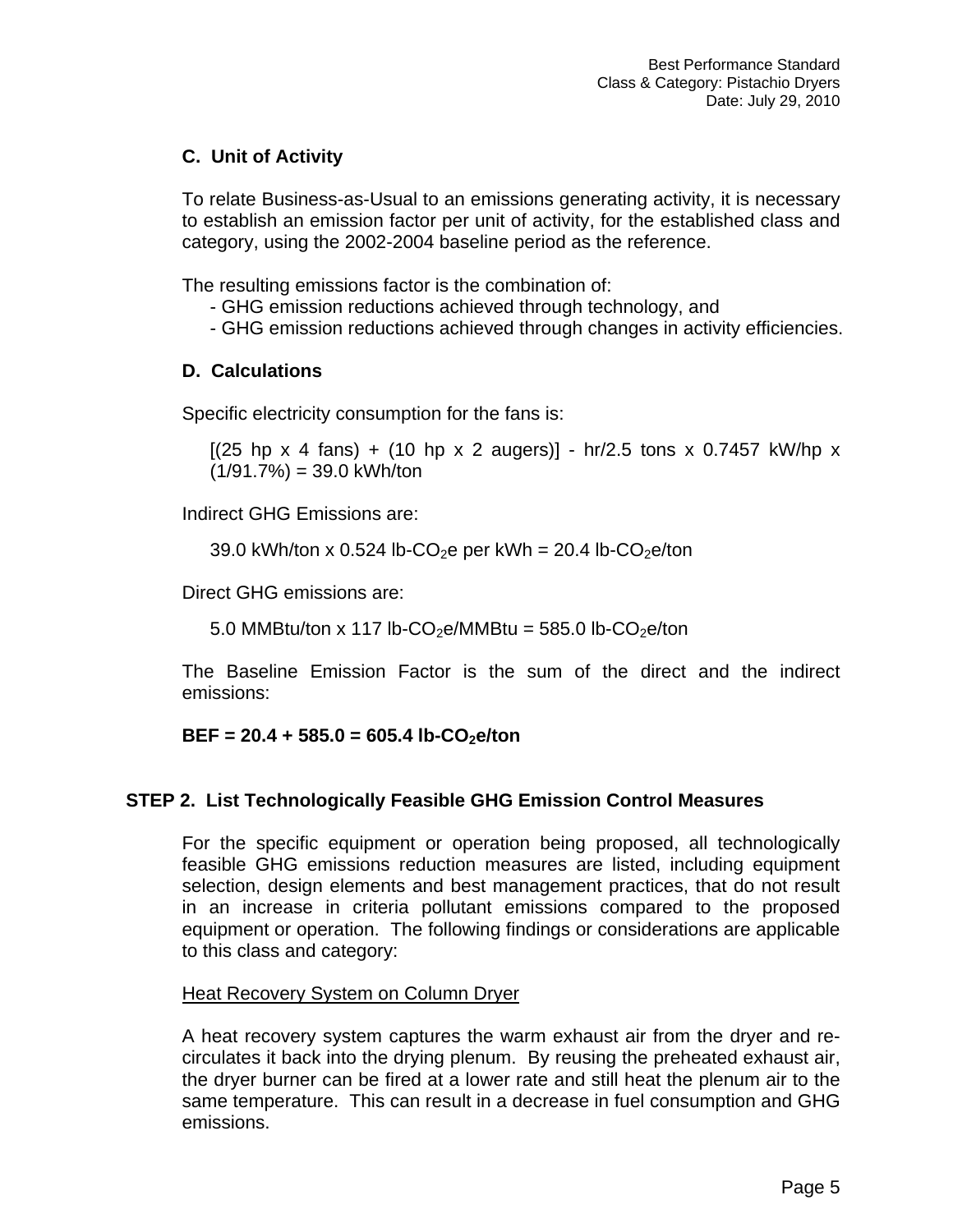Heat recovery systems have been used on grain dryers, however they are not used in pistachio drying operations. Based on information from industry, the humidity in the exhaust from a nut dryer is high enough that it negitively effects the efficiency of the dryer when it is re-circulated into the drying plenum. Heat recovery systems can be used in grain column dryers that are operated in cold weather locations with low ambient air temnperature. Pistachio column dryers are operated during the months of August and September; therefore low ambient air temperature is not an issue.

#### Column Dryer with Staggered Heaters and Fans

By staggering of fans and heaters on opposite ends of the column dryer the dryer is able to deliver more uniform heat throughout the entire dryer regardless of which column it is in. As the product is passed through the dryer, the heat from the burners is more efficiently and evenly distributed to the product. As a result the product is more evenly dried (higher quality product) and less fuel is needed to process the same amount of product. A recent Purdue University study (GSI Grain Dryer Energy Efficiency Test, 5/17/10) has shown that by staggering the fans and heaters on a column dryer, fuel consumption can be reduced by 5% from a column dryer without staggered heaters and fans.

#### Use of Premium Efficiency Motors with Speed Control

An electric motor efficiency standard is published by the National Electrical Manufacturers Association (NEMA) which is identified as the "NEMA Premium Efficiency Electric Motors Program". For large motors, the NEMA premium efficiency motor provides a gain of approximately 5-8 percentage points in motor efficiency when compared to a standard efficiency motor. The NEMA specification covers motors up to 500 horsepower and motors meeting this specification are in common use and are available from most major electric motor manufacturers.

Control of a fan operation by use of a variable speed electric motor provide substantial energy savings when compared to a fan which is operated at a fixed speed and controlled by throttling the discharge flow. Since pistachio dryers are usually not run at high turndown ratios, the use of a variable speed electric motor will not provide substantial savings. In addition, based on conversations with industry representatives, variable speed electric motors are not currently used on any pistachio dryers.

Based on a review of available technology and with consideration of input from industry, manufacturers, and other members of the public, the following is determined to be the technologically feasible GHG emission reduction measures for this class and category: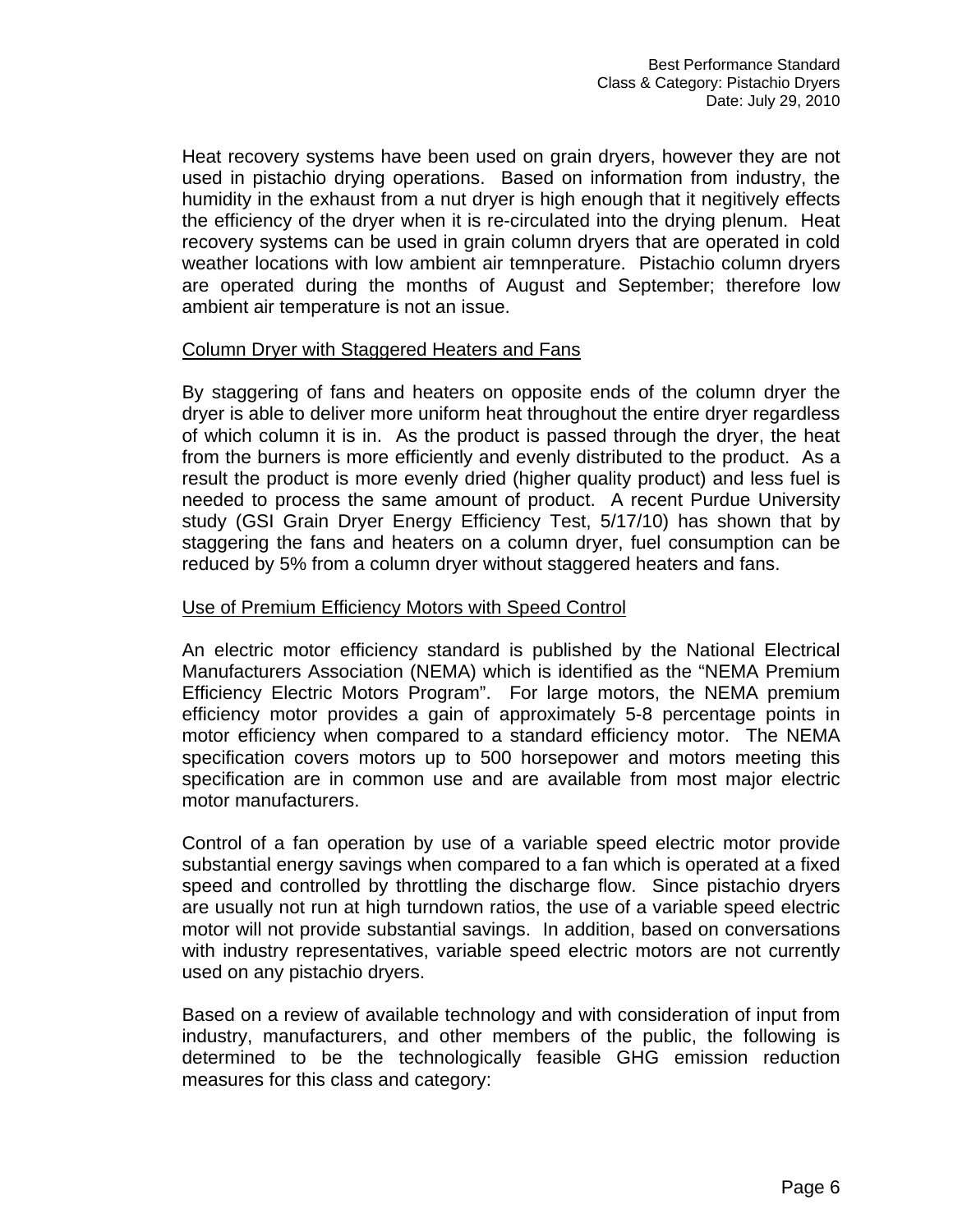| Table 2<br><b>Technologically Feasible GHG Control Measures for Pistachio Dryers</b>                                                                                                                                                                                                                                                                                    |                                                                                                                                                                                                                                                                                                                                                                                                                                                                                                 |  |
|-------------------------------------------------------------------------------------------------------------------------------------------------------------------------------------------------------------------------------------------------------------------------------------------------------------------------------------------------------------------------|-------------------------------------------------------------------------------------------------------------------------------------------------------------------------------------------------------------------------------------------------------------------------------------------------------------------------------------------------------------------------------------------------------------------------------------------------------------------------------------------------|--|
| <b>GHG Control Measures</b>                                                                                                                                                                                                                                                                                                                                             | <b>Qualifications</b>                                                                                                                                                                                                                                                                                                                                                                                                                                                                           |  |
| Natural Gas-Fired Column Dryer with<br><b>Staggered Heaters and Fans</b><br>(i.e. GSI X-Stream Model)                                                                                                                                                                                                                                                                   | By staggering of fans and heaters on opposite<br>ends of the column dryer the dryer is able to<br>deliver more uniform heat throughout the entire<br>dryer regardless of which column it is in. As<br>the product is passed through the dryer, the<br>product is more evenly dried and resulting in a<br>higher quality product at a lower cost. By<br>uniformly distributing the heat, the burner is not<br>required to produce as much heat, and<br>significant fuel savings can be achieved. |  |
| Heat Recovery System on Column Dryer                                                                                                                                                                                                                                                                                                                                    | On multi-fan dryers, heat recovery systems can<br>reduce the amount of heat that is lost to the<br>atmosphere. By reducing the amount of heat<br>lost to the atmosphere, fuel consumption from<br>the dryer is reduced.                                                                                                                                                                                                                                                                         |  |
| Electric motors driving combustion air fans,<br>induced draft fans, and auger motors shall<br>have an efficiency meeting the standards of<br>the National Electrical Manufacturer's<br>Association (NEMA) for "premium efficiency"<br>motors. Motors shall be operated with a<br>variable frequency speed control or<br>equivalent for control of flow through the fans | Use of premium efficiency motors with variable<br>speed drives significantly reduces electric<br>power consumption by the drying operation,<br>particularly during periods of reduced-rate<br>operation.                                                                                                                                                                                                                                                                                        |  |

All of the control measures identified above are equipped with control equipment for criteria pollutants which meets current regulatory requirements. None of the identified control measures would result in an increase in emissions of criteria pollutants.

#### **STEP 3. Identify all Achieved-in-Practice GHG Emission Control Measures**

For all technologically feasible GHG emission reduction measures, all GHG reduction measures determined to be Achieved-in-Practice are identified. Achieved-in-Practice is defined as any equipment, technology, practice or operation available in the United States that has been installed and operated or used at a commercial or stationary source site for a reasonable period of time sufficient to demonstrate that the equipment, the technology, the practice or the operation is reliable when operated in a manner that is typical for the process. In determining whether equipment, technology, practice or operation is Achieved-in-Practice, the District will consider the extent to which grants, incentives or other financial subsidies influence the economic feasibility of its use.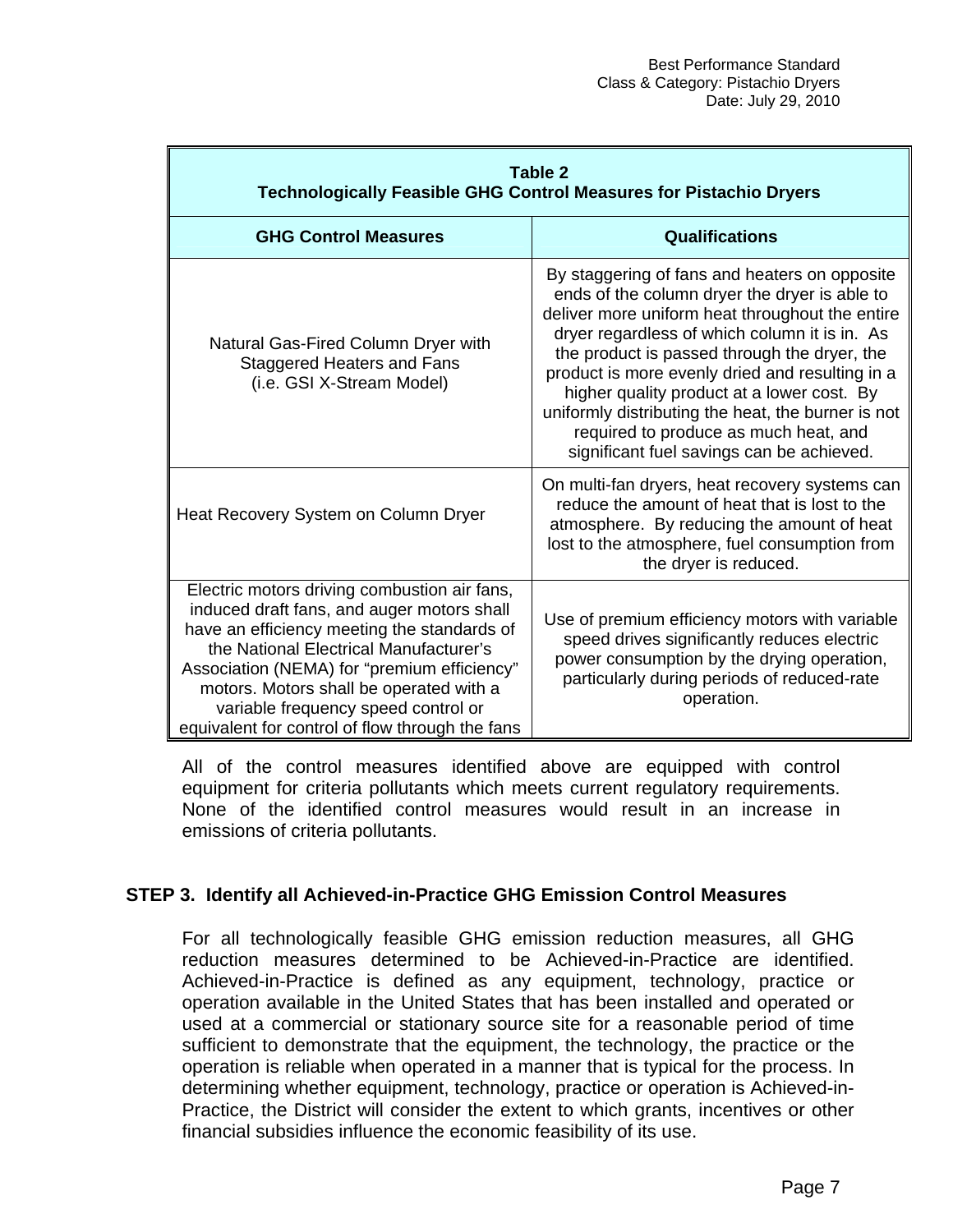The following findings or considerations are applicable to this class and category:

- A survey of permitted units in the District indicated that there are several pistachio column dryers operating with a burner blower staggered alignment operating in the District. In addition, there is currently a major manufacturing company that has installed these types of dryers in other parts of the country.
- There are currently no pistachio dryers in operation in the SJVAPCD that utilize a heat recovery system. In a conversation with a distributor of column pistachio dryers, it was stated that the heat recovery systems are only used on grain column dryers in cold climate locations. Since there are currently no heat recovery systems in operation on a pistachio dryer and pistachio dryers are only operated in the hot summer months of August and September, this technology will not be considered Achieved in Practice.
- Premium efficiency electric motors are readily available and currently operating at many facilities.
- Based on a converstation with a pistachio dryer vendor, variable speed drives are not currently being used in any pistachio dryer. Therefore; variable speed drives will not be considered Achieved in Practice.

Based on a review of available technology and with consideration of input from industry, manufacturers and other members of the public, the following is determined to be the Achieved-in-Practice GHG emission reduction measures for this class and category:

|                                                                                                                                                 | Table 3<br><b>Achieved-in-Practice GHG Control Measures for Pistachio Dryers</b>                                                                                                                                                                                                                               |
|-------------------------------------------------------------------------------------------------------------------------------------------------|----------------------------------------------------------------------------------------------------------------------------------------------------------------------------------------------------------------------------------------------------------------------------------------------------------------|
| <b>GHG Control Measures</b>                                                                                                                     | <b>Achieved-Qualifications</b>                                                                                                                                                                                                                                                                                 |
| Natural Gas-Fired Column Dryer with<br>Staggered Heaters and Fans with Premium<br><b>Efficiency Electric Motors Powering Fans</b><br>and Augers | Column dryers with staggered heater and<br>fans are currently in operation in the District<br>and are being operated by other facilities<br>outside the District. Premium efficiency<br>electric motors are readily available and<br>can be used to power the blowers and<br>augers associated with the dryer. |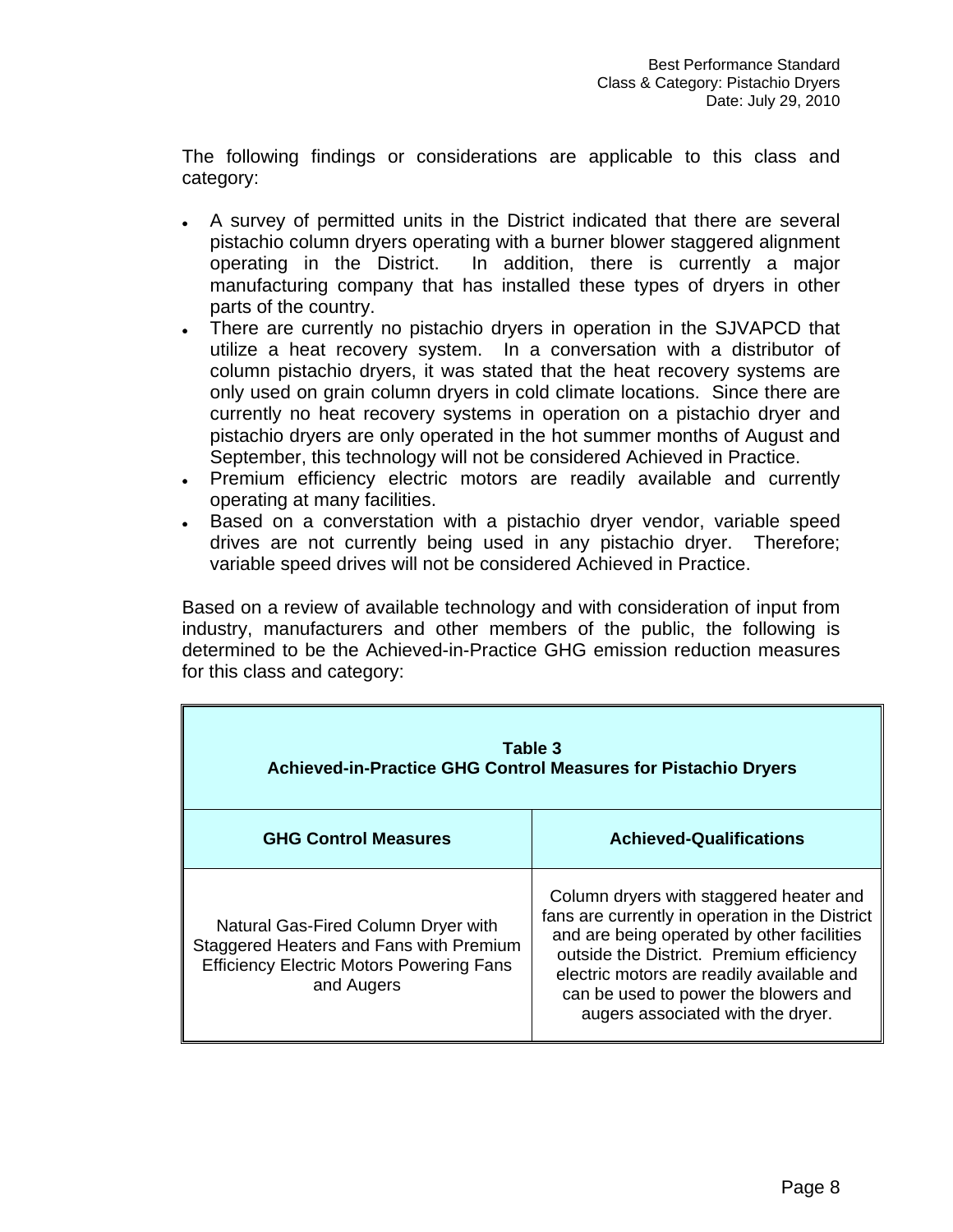#### **STEP 4. Quantify the Potential GHG Emission and Percent Reduction for Each Identified Achieved-in-Practice GHG Emission Control Measure**

For each Achieved-in-Practice GHG emission reduction measure identified:

- a. Quantify the potential GHG emissions per unit of activity  $(G_a)$
- b. Express the potential GHG emission reduction as a percent  $(G_0)$  of Baseline GHG emissions factor per unit of activity (BEF)

Natural Gas-Fired Column dryer with staggered heater and fans and premiumefficiency electric motors powering fans and augers

A. Basis and Assumptions:

- All direct GHG emissions are produced due to combustion of natural gas in this unit.
- Fuel consumption for a representative baseline unit is 5.0 MMBtu/ton throughput.
- Indirect emissions are produced due to operation of the main process fans and auger motors. There are four fans that require 40 horsepower each and two augers that require 10 horsepower each when the unit is operating at a rate of 2.5 tons per hour.
- Electric motor efficiency is 93.6% (NEMA Premium Motor Standard for 25 hp motors).
- B. Calculation of Potential GHG Emissions per Unit of Activity  $(G_a)$ :

Specific electricity consumption for the blowers/fans are:

 $[(40 \text{ hp } x 4 \text{ fans}) + (10 \text{ hp } x 2 \text{ augers})]$ -hr/2.5 tons x 0.7457 kW/hp x  $(1/93.6\%) = 57.4$  kWh/ton

Indirect GHG Emissions are:

57.4 kWh/ton x 0.524 lb-CO<sub>2(e)</sub> per kWh = 30.1 lb-CO<sub>2</sub>e/ton

Direct GHG emissions are:

The staggering of the heater and the fans in the column dryer is expected to increase fuel efficiency by 5%.

Fuel Consumption =  $(5.0 \text{ MMBtu/ton}) \times (1 - 0.05)$  $= 4.75$  MMBtu/ton

4.75 MMBtu/ton x 117 lb-CO<sub>2(e)</sub>/MMBtu = 555.75 lb-CO<sub>2</sub>e/ton

GHG Emissions per Unit of Activity is then calculated as:

 $G_a = 30.1 + 555.75 = 585.85$  lb-CO<sub>2</sub>e/ton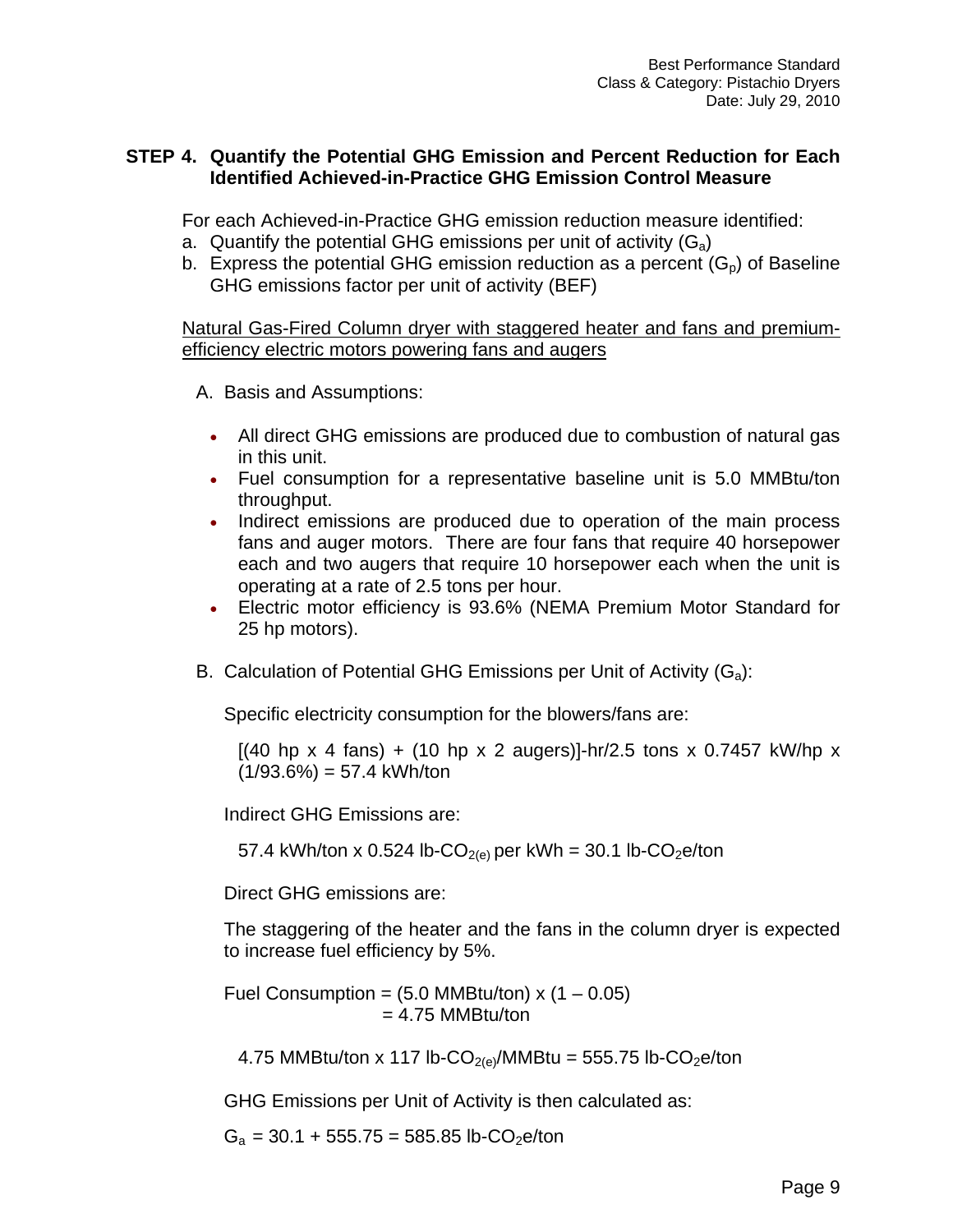C. Calculation of Potential GHG Emission Reduction as a Percentage of the Baseline Emission Factor  $(G_p)$ :

 $G_p = (BEF - G_a)/BEF = (605.4 - 585.85)/605.4 = 3.2\%$ 

#### **STEP 5. Rank all Achieved-in-Practice GHG emission reduction measures by order of % GHG emissions reduction**

Since only a single achieved in practice control measure is identified, no ranking is necessary.

#### **STEP 6. Establish the Best Performance Standard (BPS) for this Class and Category**

For Stationary Source Projects for which the District must issue permits, Best Performance Standard is – "For a specific Class and Category, the most effective, District approved, Achieved-In-Practice means of reducing or limiting GHG emissions from a GHG emissions source, that is also economically feasible per the definition of achieved-in-practice. BPS includes equipment type, equipment design, and operational and maintenance practices for the identified service, operation, or emissions unit class and category".

Based on the definition above and the ranking given in Table 3 from Section II.5, Best Performance Standard (BPS) for this class and category is determined as:

#### *Best Performance Standard for Pistachio Dryers:*

*Natural Gas-Fired Column Dryer with Staggered Heaters and Fans with Premium Efficiency Electric Motors Powering Fans and Augers.* 

#### **STEP 7. Eliminate All Other Achieved-in-Practice Options from Consideration as Best Performance Standard**

Since the BPS selected for pistachio dryers was the only Achieved-in-Practice GHG control measure identified in Table 3, no Achieved-in-Practice options need to be eliminated.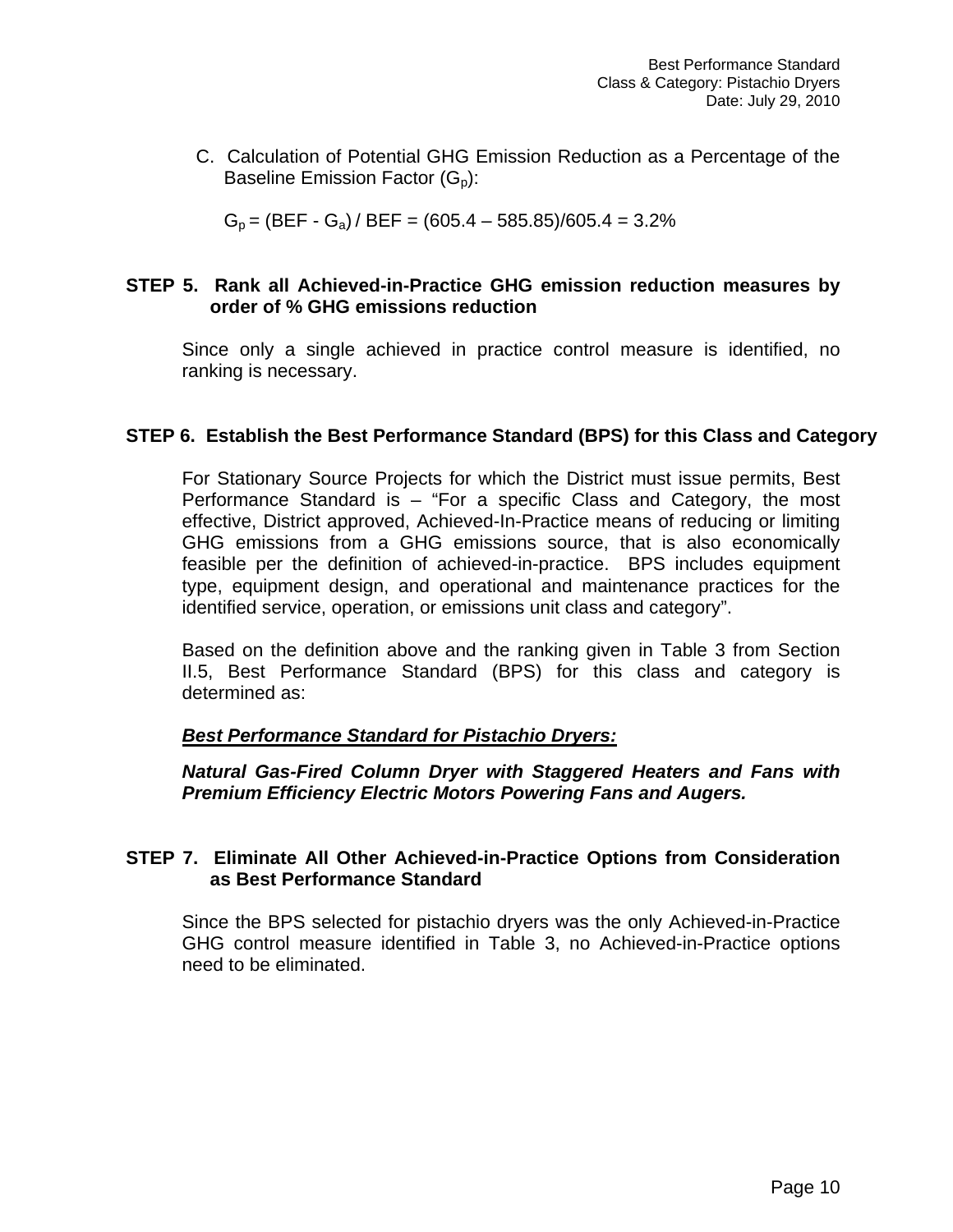## **Vl. Public Participation**

A Draft BPS evaluation was provided for public comment. Public notification was sent on April 1, 2010 to individuals registered with the CCAP list server. The District's notification is attached as Appendix 1.

Comments received during the public notice period are presented in Appendix 3. These comments have been used in the development of this BPS as presented below.

## **Vll. Appendices**

| Appendix 1 | <b>Public Notice of Intent</b>                                |
|------------|---------------------------------------------------------------|
| Appendix 2 | <b>Public Participation</b>                                   |
| Appendix 3 | Comments Received During the Public Participation Process and |
|            | <b>Responses to Comments</b>                                  |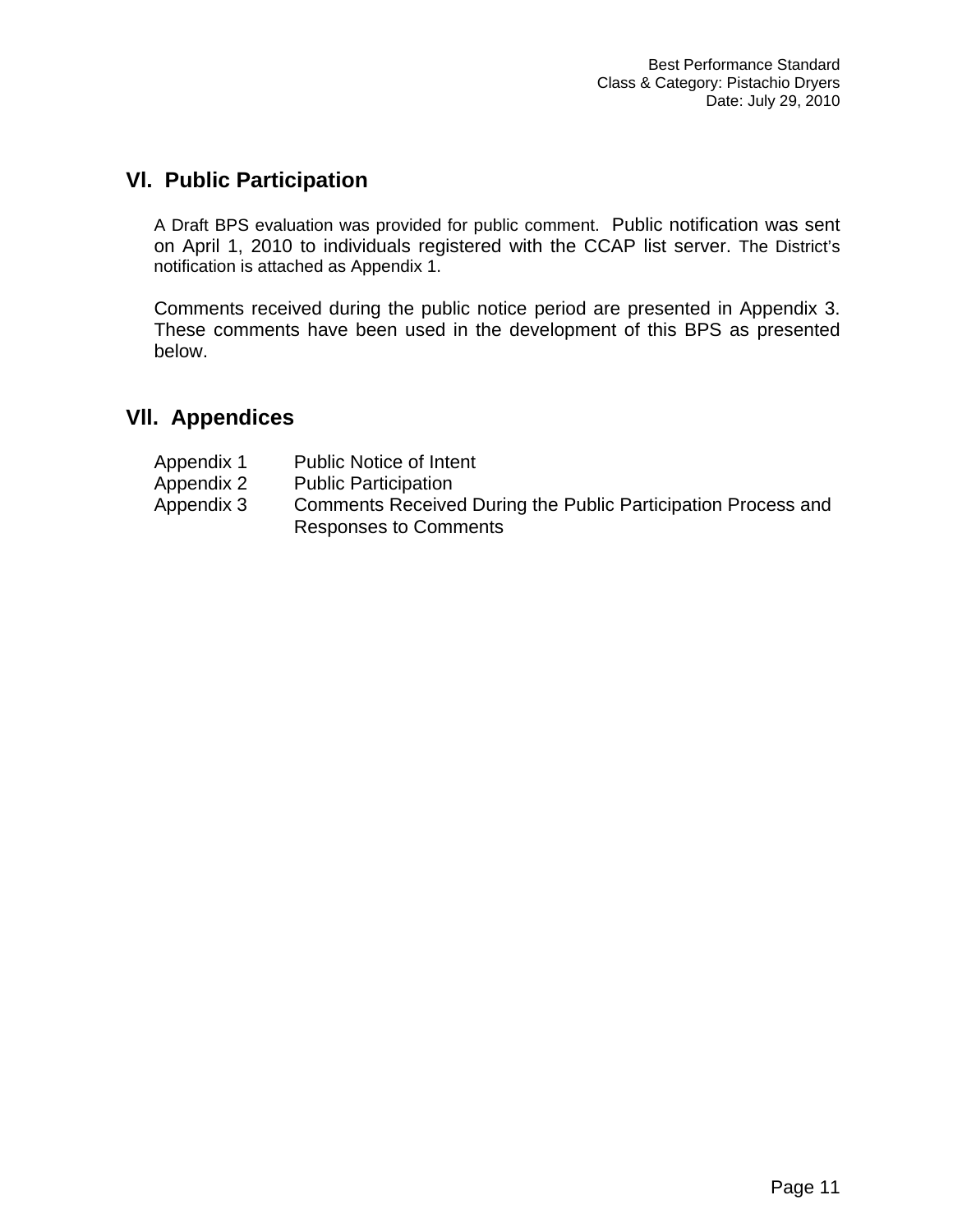**Appendix 1** 

**Public Notice of Intent**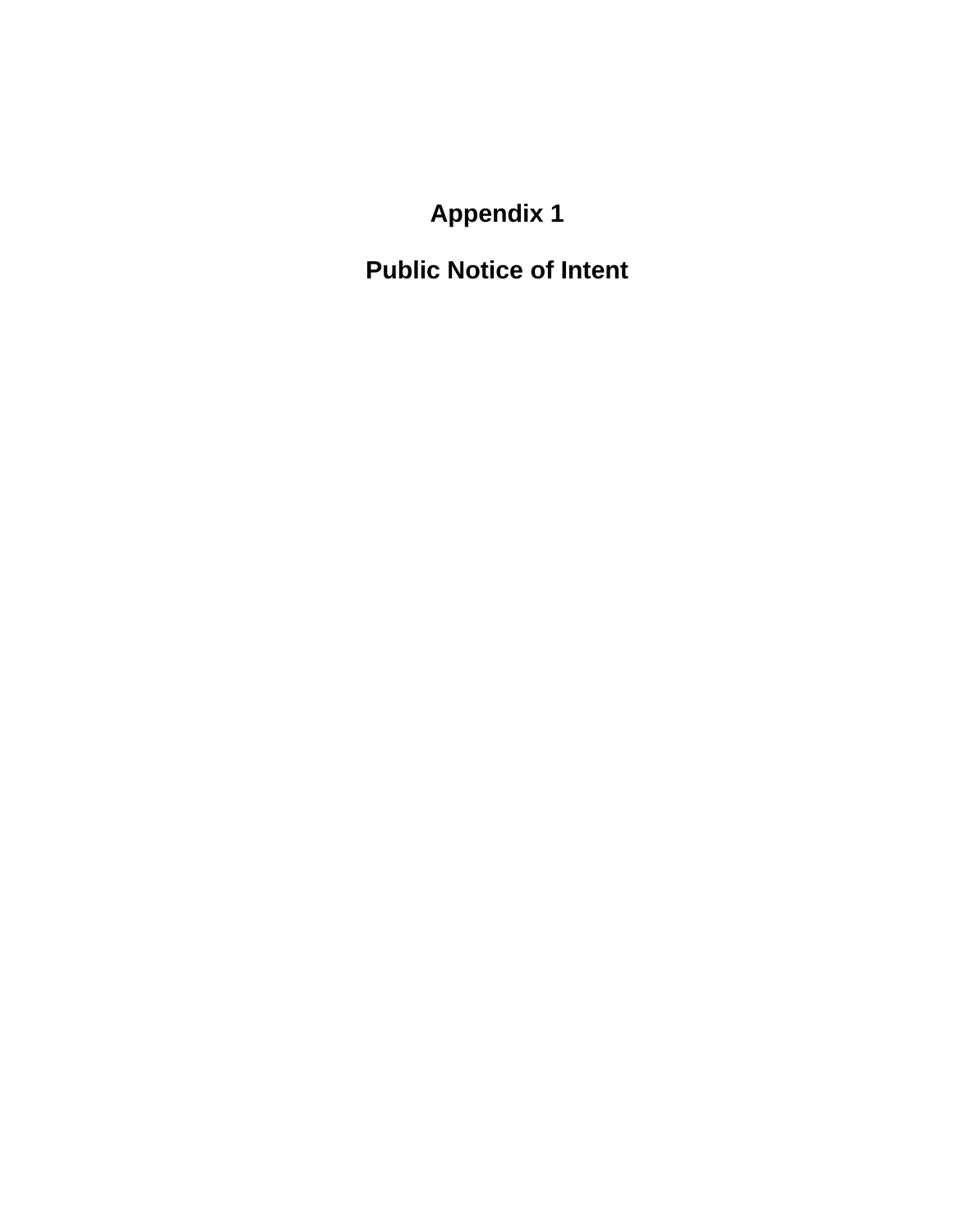



## Notice Of Development Of Best Performance Standards

NOTICE IS HEREBY GIVEN that the San Joaquin Valley Air Pollution Control District solicits public comment on development of Best Performance Standards for the following Stationary Source class and category of greenhouse gas emissions:

## DRYERS AND DEHYDRATORS Subject to District Permit Requirements

The District is soliciting public input on the following topics for the subject Class and Category of greenhouse gas emission source:

- Recommendations regarding the scope of the proposed Class and Category (Stationary GHG sources group based on fundamental type of equipment or industrial classification of the source operation).
- Recommendations regarding processes or operational activities the District should consider when establishing Baseline Emissions for the subject Class and Category,
- Recommendations regarding processes or operational activities the District should consider when converting Baseline Emissions into emissions per unit of activity, and
- Recommendations regarding technologies to be evaluated by the District, when establishing Best Performance Standards for the subject Class and Category.

Information regarding development of Best Performance Standard for the subject Class and Category of greenhouse gas emission source can be obtained from the District's website at http://www.valley.air.org/Programs/CCAP/CCAP\_idx.htm.

Written comments regarding the subject Best Performance Standard should be addressed to Derek Fukuda by email, Derek.Fukuda@valleyair.org, or by mail at SJVUAPCD, 1990 East Gettysburg Avenue, Fresno, CA 93726 and must be received by February 23, 2010. For additional information, please contact Derek Fukuda by e-mail or by phone at (559) 230-5917.

Information regarding the District's Climate Action Plan and how to address GHG emissions impacts under CEQA, can be obtained from the District's website at http://www.valleyair.org/Programs/CCAP/CCAP\_idx.htm.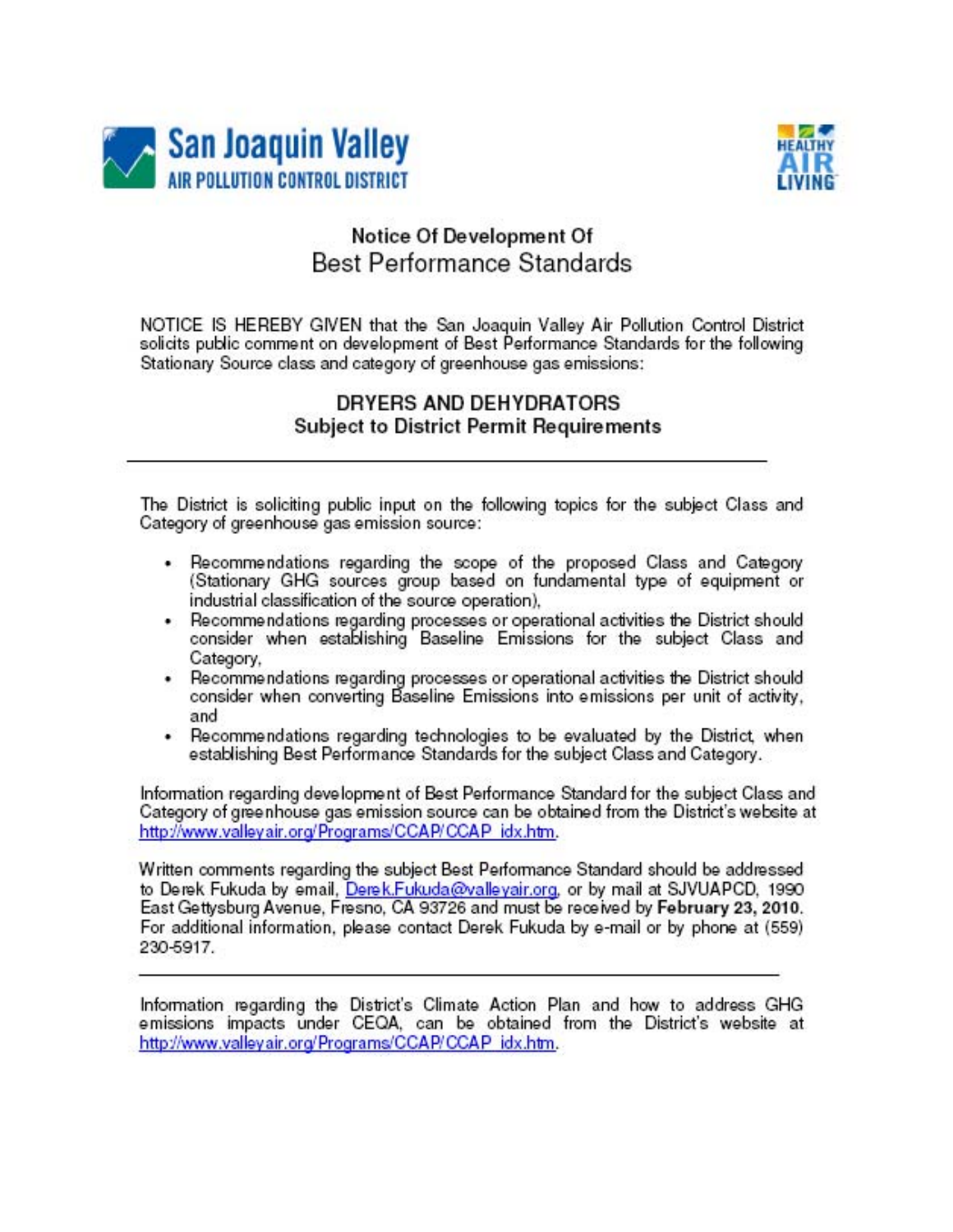#### Derek Fukuda

| From:    | dryers_bps@lists.valleyair.org              |
|----------|---------------------------------------------|
| Sent:    | Tuesday, February 09, 2010 9:27 AM          |
| To:      | Derek Fukuda                                |
| Subject: | [Dryers BPS] Notice of Development - Dryers |
|          | Attachments: ATT4699359.txt                 |

The San Joaquin Valley Air Pollution Control District is soliciting public input on the development of Best Performance Standards. The Notice of Development for Dryers, Dehydrators, and Ovens is available here.

Written comments regarding the subject Best Performance Standard should be addressed to Derek Fukuda by email, Derek.Fukuda@valleyair.org, or by mail at SJVUAPCD, 1990 East<br>Gettysburg Avenue, Fresno, CA 93726 and must be received by February 23, 2010. For additional information, please contact Derek Fukuda by e-mail or by phone at (559) 230-5917.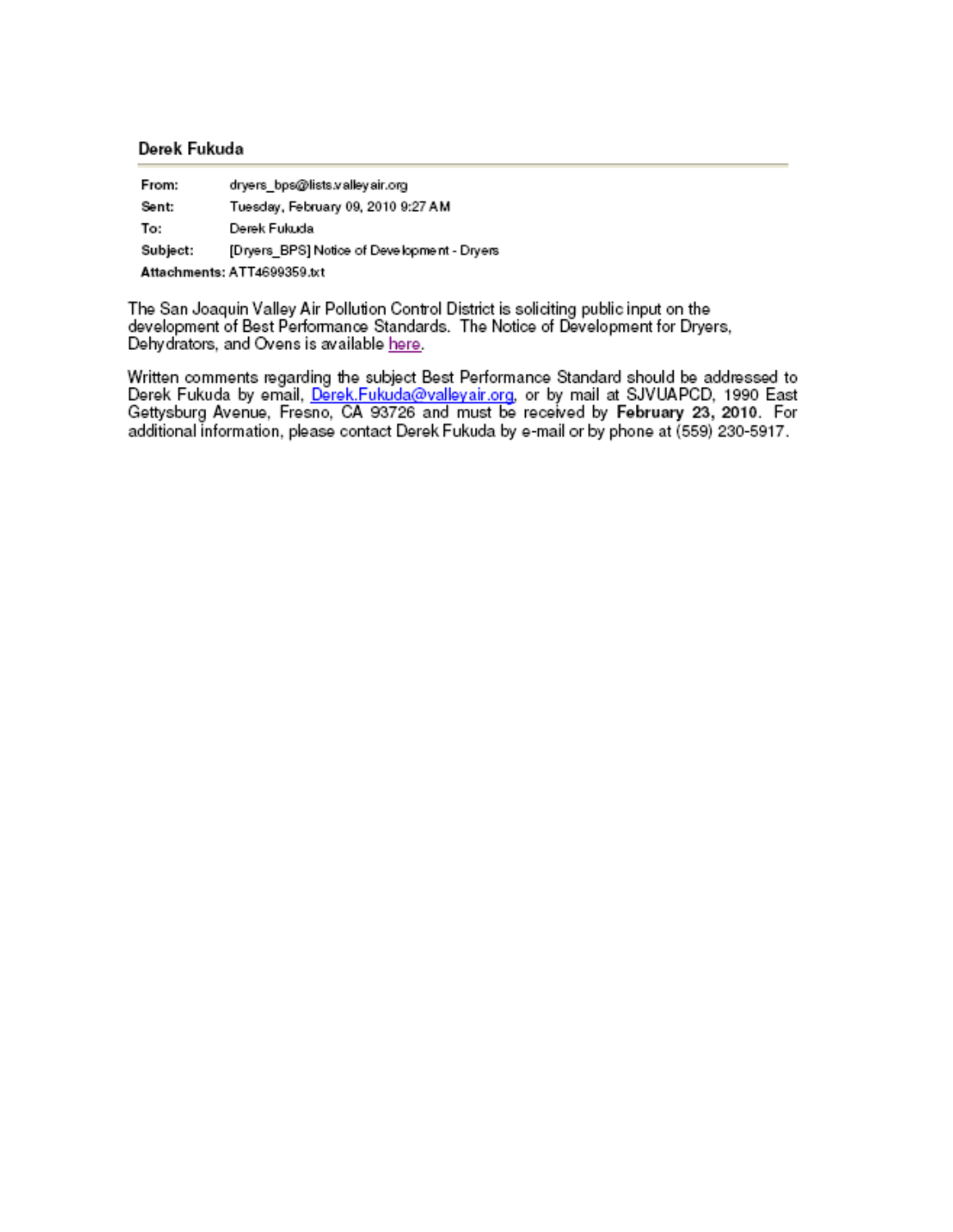#### Derek Fukuda

| From:    | dryers_bps@lists.valleyair.org                                                                     |
|----------|----------------------------------------------------------------------------------------------------|
| Sent:    | Thursday, February 25, 2010 1:21 PM                                                                |
| To:      | Derek Fukuda                                                                                       |
| Cc:      | Arnaud Marjollet                                                                                   |
| Subject: | [Dryers_BPS] Notice of development of BPS for dryers/dehydrators:Extension to commenting<br>period |
|          | Attachments: ATT2093692.txt                                                                        |

Subject: Extension to Commenting Period for Dryers/Dehydrators

The District is extending the initial commenting period regarding development of Best Performance Standards (BPS) for dryers/dehydrators. The information requested below will be used when establishing Best Performance Standards for the subject Class and Category:

- Aspects of operating the subject emissions source that are unique to your industry ٠
- . Technologies or operational activities currently in practice to which should be considered.

Comments must be received by the District by Thursday, March 4, 2010.

Written comments regarding the subject Best Performance Standard should be addressed to Derek Fukuda by email, Derek.Fukuda@valleyair.org, or by mail at SJVUAPCD, 1990 East Gettysburg Avenue, Fresno, CA 93726. For additional information, please contact Derek Fukuda by e-mail or by phone at (559) 230-5917.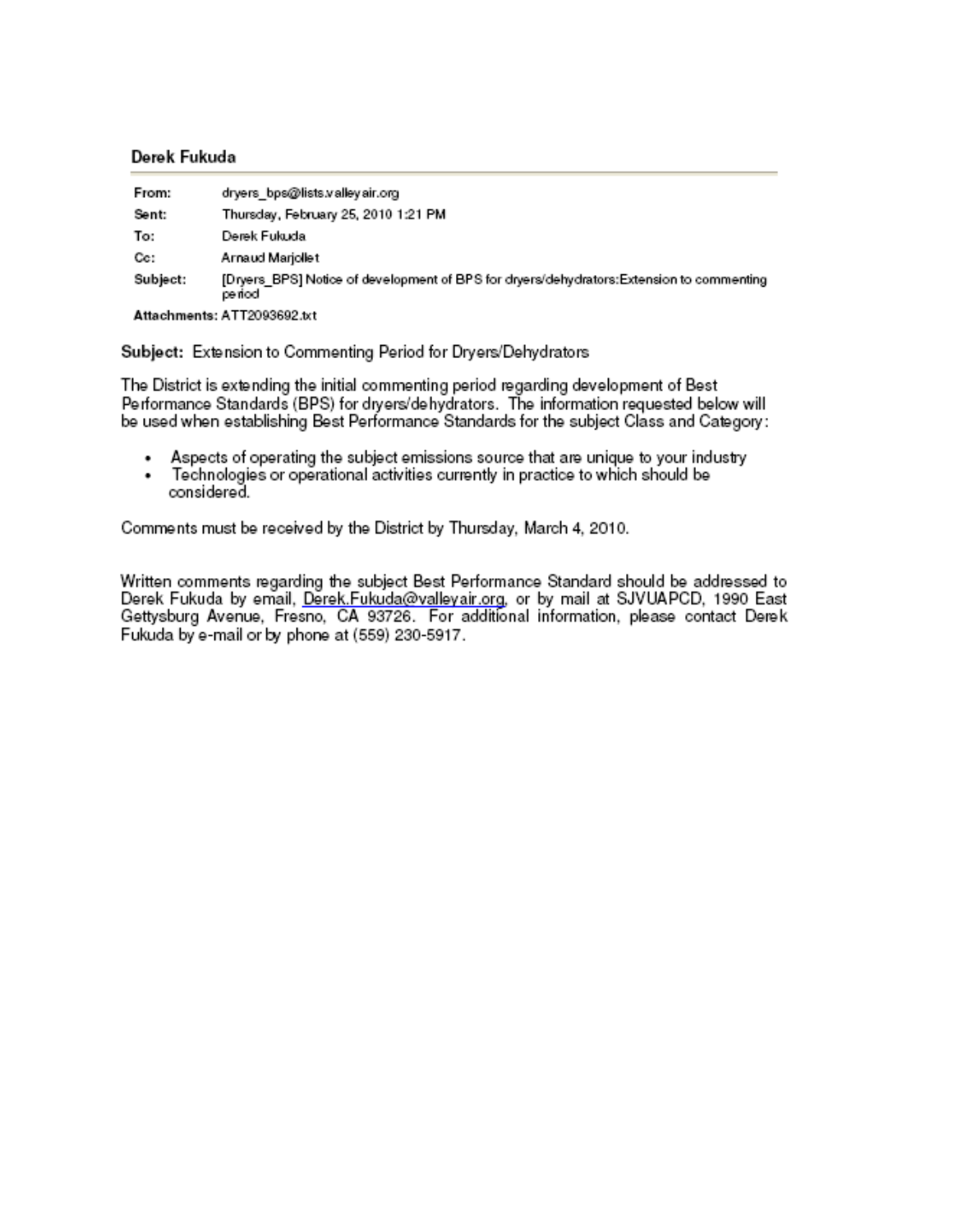**Appendix 2** 

**Public Participation**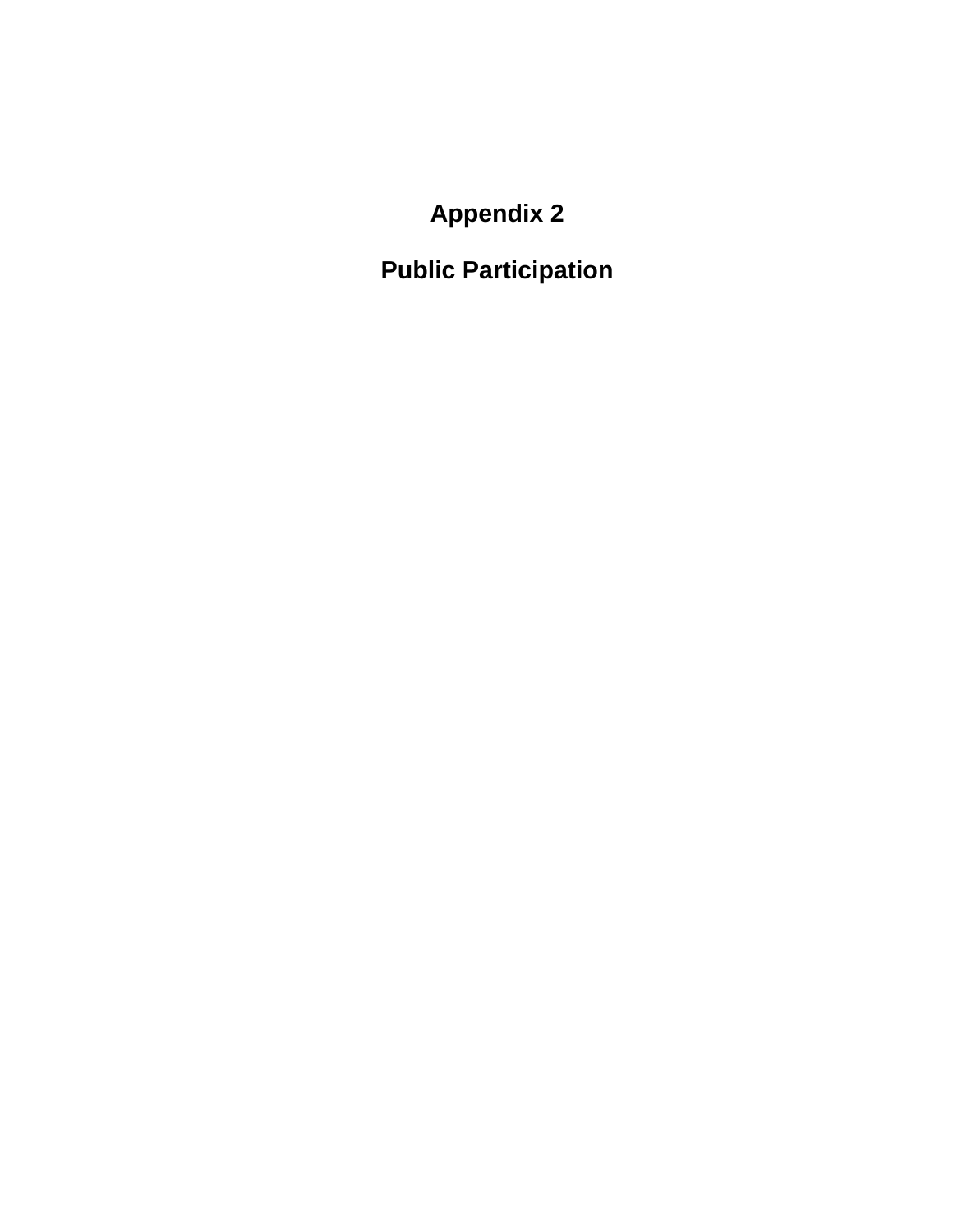#### Derek Fukuda

| From:                       | dryers bps@lists.valleyair.org                                  |
|-----------------------------|-----------------------------------------------------------------|
| Sent:                       | Friday, June 25, 2010 4:47 PM                                   |
| To:                         | Derek Fukuda                                                    |
| Subject:                    | [Dryers BPS] FW: Pistachio Nut Dryers BPS: request for comments |
| Attachments: ATT3557304.txt |                                                                 |

The entire document is available here.

#### **Pistachio Nut Dryers:**

The San Joaquin Valley Air Pollution Control District is soliciting public comment on the development of Best Performance Standards (BPS). This email is to advise you the draft BPS document for Pistachio Dryers is now available for review here.

Written comments should be addressed to Derek Fukuda by email Derek. Fukuda@valleyair.org or by mail at SJVUAPCD, 1990 E. Gettysburg Avenue, Fresno, CA 93726 and must be received by July 15, 2010. For additional information, please contact Derek Fukuda by e-mail or by phone at (559) 230-5917.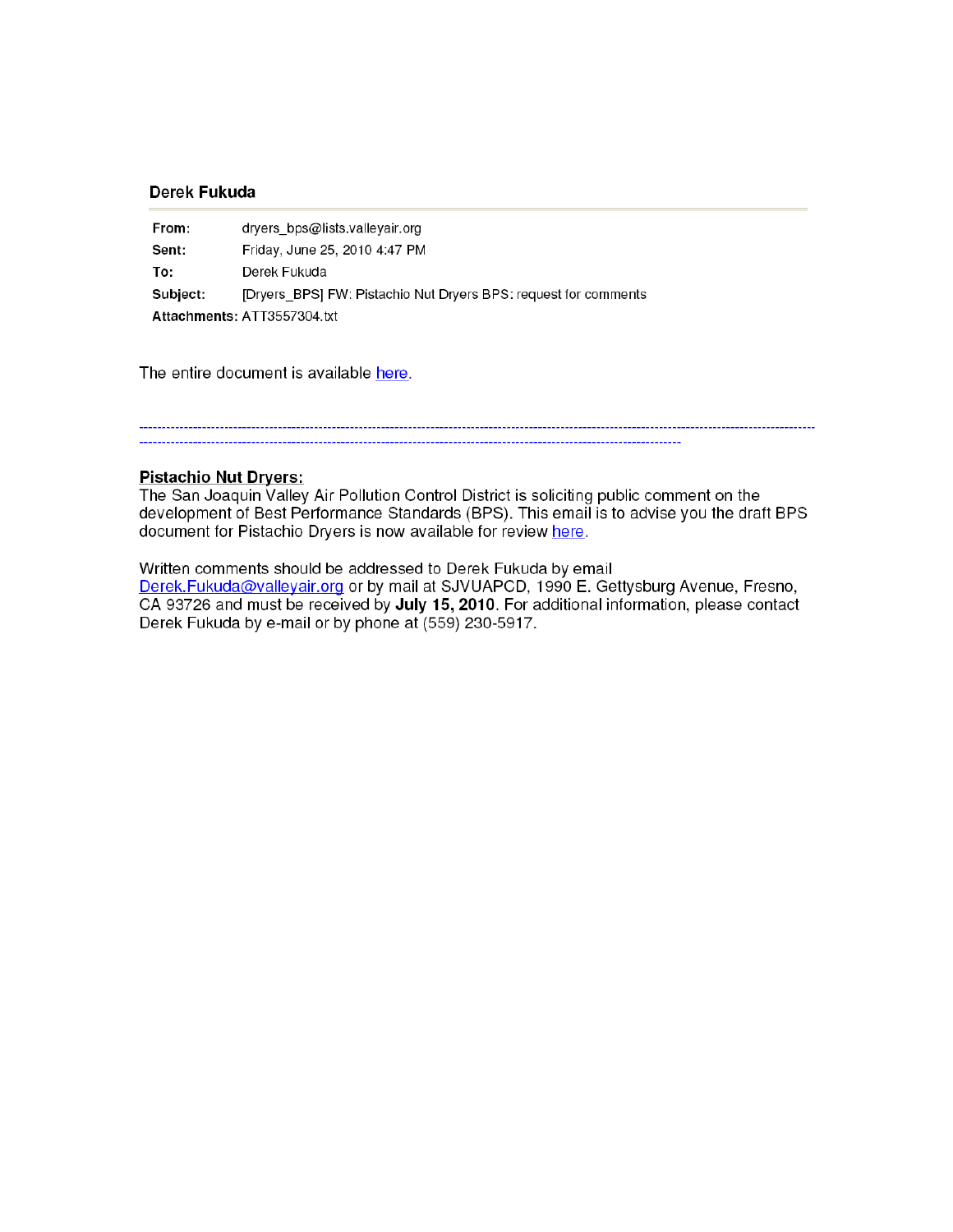# **Appendix 3**

# **Comments Received During the Public Participation Process and Responses to Comments**